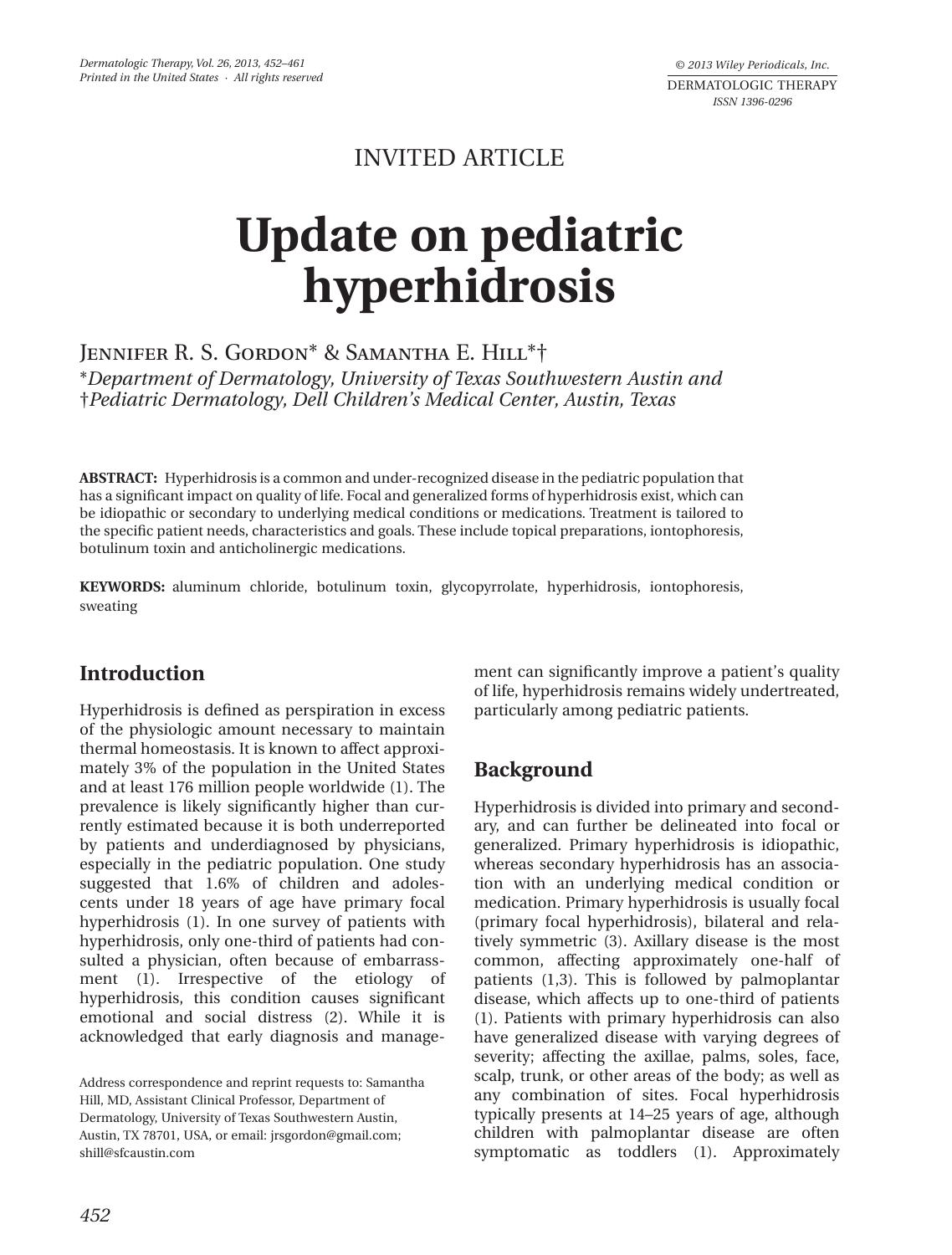one-half of all patients report a positive family history, and a family history is more often seen in pediatric patients, where an autosomal dominant inheritance pattern has been suggested (3–5). Secondary hyperhidrosis is most often generalized, but in some cases, it can be focal.

## **Pathophysiology**

Evaporation of eccrine sweat is the major thermoregulatory mechanism in humans. Eccrine sweat glands are found on all skin surfaces except for the external auditory canal, lips, clitoris and labia minora. They are in highest concentrations on the palms, soles and axillae. Sweating of the palms and soles can begin at birth, but axillary sweating typically does not begin in a significant amount until puberty (2). This account for the observation that isolated palmoplantar hyperhidrosis is more common in pre-pubertal onset (5). Approximately 4–5 million sweat glands exist on the body, and a well-acclimated person can secrete up to three to four liters of sweat per hour in order to maintain thermal homeostasis. These glands are innervated by postganglionic sympathetic fibers and acetylcholine is the major neurotransmitter involved (6,7).

Although the exact pathophysiology of hyperhidrosis is unknown, studies have shown that patients with the disease have glands of normal size, density, location, and histological appearance. Acetylcholinesterase is also normal with regard to quantity and function in these patients, suggesting defective clearance of acetylcholine is an unlikely mechanism of action. Many physicians and researchers believe the mechanism of hyperhidrosis to be a hyperfunction of the eccrine glands, the cause of which has not yet been elucidated  $(7-9)$ .

#### **Impact on patients**

Hyperhidrosis is embarrassing, uncomfortable, anxiety-inducing, and at times disabling and isolating. It impairs the social, physical, leisure, and occupational activities of patients who suffer from the disorder. Patients avoid social interaction and physical contact, often reporting decreased selfconfidence and at times depressive symptoms (1). Although emotional effects are prevalent, function limitations are also common. For example, in patients with palmoplantar hyperhidrosis, difficulties range from inability to effectively grip a pencil to difficulty operating a touchscreen. While obviously not equivalent, both can have significantly detrimental effects for the patient.

When compared using standardized and validated quality-of-life measures such as the Dermatology Life Quality Index (DLQI), the negative impact of hyperhidrosis has been shown to be similar to psoriasis, Hailey-Hailey disease, severe acne, pruritis, and atopic dermatitis (10). However, far more improvement in DLQI is seen with treatment of hyperhidrosis than other severe dermatologic diagnoses. Children and adolescents living with hyperhidrosis often experience this impact most profoundly, as the psyche is still developing during these formative years. Growing up within the confinement of this socially ostracizing disease can be extremely detrimental to a child's development of confidence and sense of self.

## **Differential diagnosis**

A thorough history and physical exam must be performed to differentiate focal hyperhidrosis from the generalized form, as the treatments may vary depending on body site or sites involved. It is also important to consider secondary hyperhidrosis, especially in patients with generalized sweating. This may require an extended review of systems as well as a separate diagnostic evaluation. Secondary hyperhidrosis is most often related to an underlying medical condition or medication effect, as seen in Table 1. Medical conditions resulting in hyperhidrosis vary widely. In pediatrics, common associations include infection, endocrine abnormalities, and malignancies. An abnormal increase in sweating may also result from neurologic or cardiac dysfunction, as well as congenital disorders (11). There are a great number of prescription and over-the-counter medications that can lead to secondary hyperhidrosis, many of which are also commonly used among the pediatric population (11) (Table 2).

The principle diagnostic criteria of primary focal hyperhidrosis dictate that at minimum: sweating should be focal, visible, excessive, and lasting greater than 6 months without apparent cause. In order for complete diagnosis, the sweating must also meet two or more of the following criteria: bilateral and symmetric; impairing daily activity; more than one episode per week; onset before age 25 years; positive family history; and cessation during sleep (3).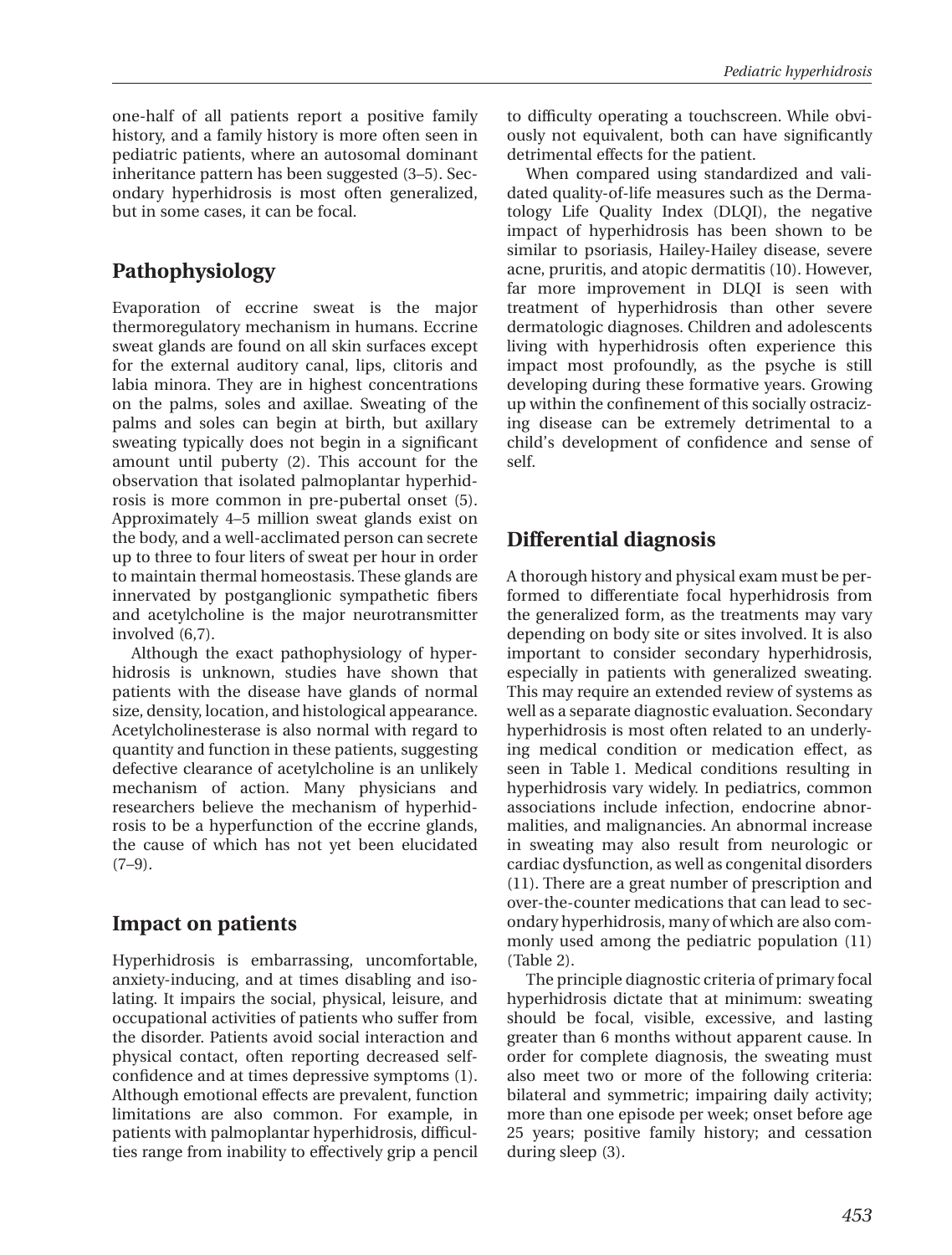| Table 1. Conditions that may cause secondary sweating                                                                                                                                                                                                                                                                                                                       |                                                                                                                                                                                                                                                                                                                                                                               |                                                                                                                                                                                                                                                                                                                                                                                                                                                                                                                                                                                       |
|-----------------------------------------------------------------------------------------------------------------------------------------------------------------------------------------------------------------------------------------------------------------------------------------------------------------------------------------------------------------------------|-------------------------------------------------------------------------------------------------------------------------------------------------------------------------------------------------------------------------------------------------------------------------------------------------------------------------------------------------------------------------------|---------------------------------------------------------------------------------------------------------------------------------------------------------------------------------------------------------------------------------------------------------------------------------------------------------------------------------------------------------------------------------------------------------------------------------------------------------------------------------------------------------------------------------------------------------------------------------------|
| Common conditions                                                                                                                                                                                                                                                                                                                                                           | Non-neural conditions                                                                                                                                                                                                                                                                                                                                                         |                                                                                                                                                                                                                                                                                                                                                                                                                                                                                                                                                                                       |
| Acute febrile illness (e.g. infection)<br>Nervous system mediated<br>Rheumatoid arthritis<br>Parkinson's disease<br>Diabetes mellitus<br>Hyperthyroidism<br>conditions<br>Heart failure<br>Menopause<br>Alcoholism<br>Lymphoma<br>Pregnancy<br>Obesity<br>Gout                                                                                                              | and sudoriparous nevi<br>Peripheral-reflexive conditions<br>Klippel-Trenaunay syndrome<br>Blue rubber bleb nevus<br>Perilesional (e.g. burn)<br>Arteriovenous fistula<br>Muffacci's syndrome<br>Drugs/medications<br>Glomus tumors<br>Cold erythema<br>Local heat<br>Organoid<br>Drugs                                                                                        | © 2009 International Hyperhidrosis Society<br>www.SweatHelp.org<br>JNAI<br>INTERNATIC<br>HYPERHIDR<br>Know Sweat -                                                                                                                                                                                                                                                                                                                                                                                                                                                                    |
| Hypothalamic conditions (mediated by the hypothalamus)                                                                                                                                                                                                                                                                                                                      |                                                                                                                                                                                                                                                                                                                                                                               | Cortical conditions (mediated by the cerebral cortex)                                                                                                                                                                                                                                                                                                                                                                                                                                                                                                                                 |
| Chronic infection (e.g. tuberculosis,<br>Chronic arsenic intoxication<br>Chédiak-Higashi syndrome<br>Hines-Bannick syndrome<br>Essential hyperhidrosis<br>Familial dysautonomia<br>Carcinoid syndrome<br>malaria, brucellosis)<br>Hypothalamic mass<br>Hyperpituitarism<br>Erythrocyanosis<br>Hypoglycemia<br>Cardiac shock<br>Cold injury<br>Exercise<br>Debility<br>Drugs | Stroke/cerebrovascular accident/transient ischemic<br>Idiopathic unilateral circumscribed hyperhidrosis<br>Symmetric lividity of the palms and soles<br>Raynaud's phenomenon or disease<br>attack (affecting hypothalamus)<br>Reflex sympathetic dystrophy<br>Pheochromocytoma<br>POEMS syndrome<br>Post-encephalitis<br>Infantile scurvy<br>Porphyria<br>Rickets<br>Vitiligo | Sytingomyelia<br>Congenital autonomic dysfunction with universal pain loss<br>Encephalitis<br>Medullary/spinal conditions (mediated by the medulla<br>Post-traumatic (spinal cord transaction<br>or thoracic sympathetic chain injury)<br>Pressure and postural hyperhidrosis<br>Physiologic gustatory sweating<br>Epidermolysis Bullosa simplex<br>oblongata or spinal nerves)<br>Auriculotemporal syndrome<br>Palmoplantar keratoderma<br>Congenital ichthyosiform<br>Pachyonychia congenita<br>Familial dysautonomia<br>Granulosis rubra nasi<br>Gorlin's Syndrome<br>erythroderma |
|                                                                                                                                                                                                                                                                                                                                                                             |                                                                                                                                                                                                                                                                                                                                                                               |                                                                                                                                                                                                                                                                                                                                                                                                                                                                                                                                                                                       |

*Gordon & Hill*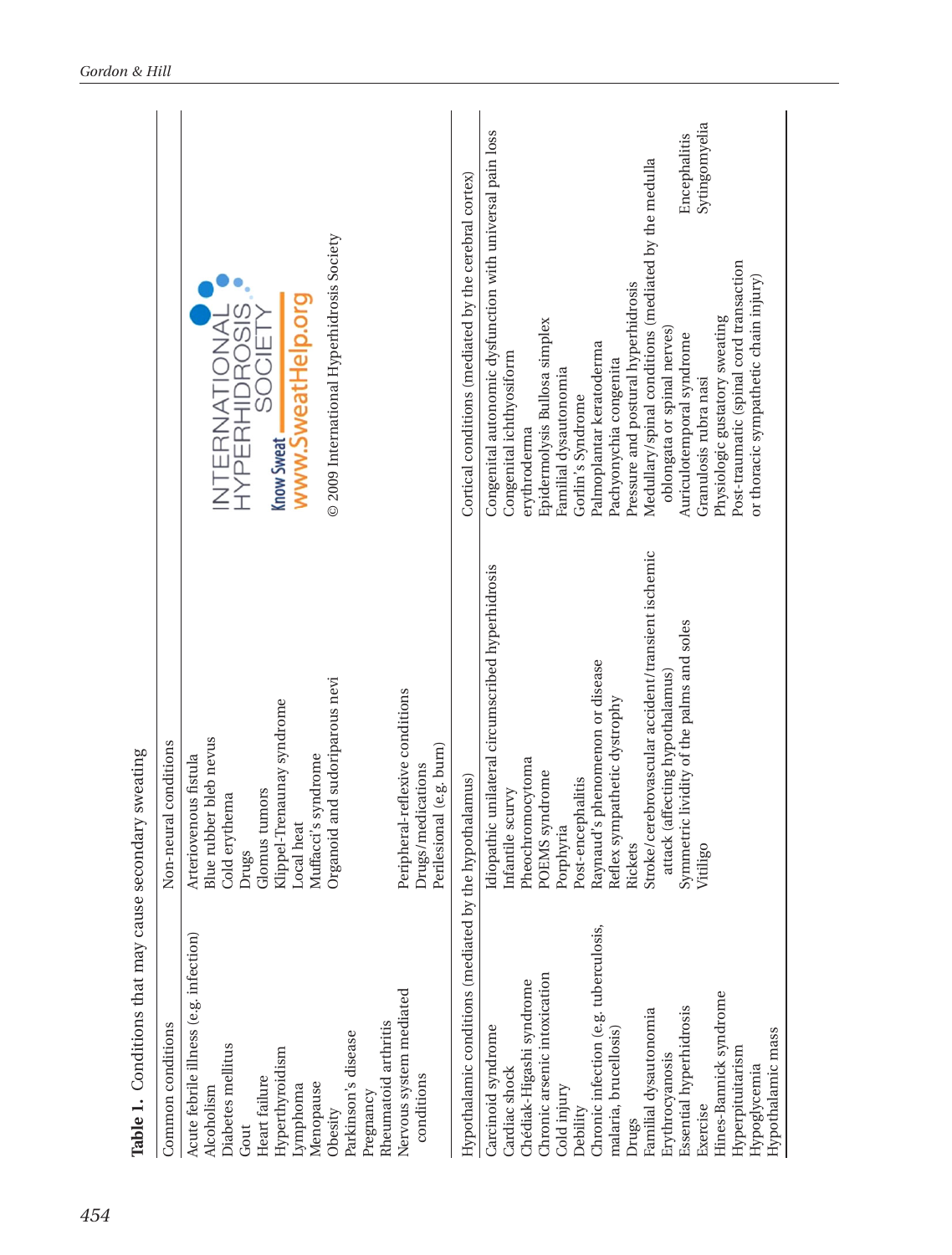| Pain medications                                                                                                                                                                       | Antibiotics/Antivirals                                                                                                                                                                                                | Hormonal/Endocrine                                                                                                                                                                                                                                  | medications<br>Head/Neck                                                                                                                                                     |                                                                                                                                                                                                      |                                                                                                                                                                                  |
|----------------------------------------------------------------------------------------------------------------------------------------------------------------------------------------|-----------------------------------------------------------------------------------------------------------------------------------------------------------------------------------------------------------------------|-----------------------------------------------------------------------------------------------------------------------------------------------------------------------------------------------------------------------------------------------------|------------------------------------------------------------------------------------------------------------------------------------------------------------------------------|------------------------------------------------------------------------------------------------------------------------------------------------------------------------------------------------------|----------------------------------------------------------------------------------------------------------------------------------------------------------------------------------|
| Oxycodone/Roxicodone<br>Hyydrocodone/Vicodin<br>Relafen/Nabumetone<br>Duragesic/Fentenayl<br>Toradol/Ketoralac<br>Ultram/Tramadol<br>Naproxen/Aleve<br>Morphine<br>Celebrex<br>Marinol | Rocephin/Ceftriaxone<br>Ketek/Telithromycin<br>Avelox/Moxifloxacin<br>Cipro/Ciprofloxasin<br>Tequin/Gatifloxacin<br>Foscavir/Foscarnet<br>Ribavirin/Copegus<br>Sustiva/Efavirenz<br>Acyclovir/Zovirax<br>Retrovir/AZT | Antibodies/Tositumomab<br>Gentropin/Somatropin<br>Testosterone/Angrogel<br>Vascopressin/Pitressin<br>Predisolone/Orapred<br>Glucotrol/Glipizide<br>Calcitonin/Fortical<br>Synthroid/Thyroid<br>Evista/Raloxifene<br>Insulin/Humulin<br>Depo-Provera | Psuedoephedrine<br>Aerobid/Nasarel<br>synephrine<br>Loratadine<br>Zinc tablets/<br>Cold-EEze<br>Azmacort<br>Afrin/Neo-<br>Aristocort/<br>Sudafed/<br>Claritin/               | $\circledcirc$ 2009 International Hyperhidrosis Society<br>www.SweatHelp.org<br>HYPERHIDROSIS<br>INTERNATIONAL<br>SOCIET<br>Know Sweat -                                                             |                                                                                                                                                                                  |
| Skin medications                                                                                                                                                                       | Eye medications                                                                                                                                                                                                       | Lung medications                                                                                                                                                                                                                                    |                                                                                                                                                                              |                                                                                                                                                                                                      |                                                                                                                                                                                  |
| Lidocaine/Carbocaine<br>Accutane/Isotretinoin<br>Selsun/Selenium<br>Topical steroids<br>sulfide                                                                                        | Vascon/Naphazoline<br>Alcaine/Vardenafil<br>Phospholine<br>Iodide                                                                                                                                                     | Alupent/Metaproterenol<br>Combivent/Ipratropium<br>Xopenex/Levalbuterol<br>Advair/Fluticasone                                                                                                                                                       |                                                                                                                                                                              |                                                                                                                                                                                                      |                                                                                                                                                                                  |
| Heart/Blood Pressure                                                                                                                                                                   |                                                                                                                                                                                                                       | Psychiatric/Neuro Medications                                                                                                                                                                                                                       |                                                                                                                                                                              | Gastrointestinal                                                                                                                                                                                     | Blood/Immune System                                                                                                                                                              |
| Persantine/Dipyridamole<br>Bumex/Bumetamide<br>Norvasc/Amlodipine<br>Lotensin/Benazepril<br>Cardura/Doxazosin<br>Vascotec/Enalopril<br>Coreg/Carvedilol<br>Digoxin/Lanoxin             | Prinivil/Zestril/Lisinopril<br>Rythmol/Propafenone<br>Lopressor/Metoprolol<br>Nifedipine/Procardia<br>Cozaar/Losartan<br>Calan/Verapamil<br>Altace/Ramipril<br>Hydralazine                                            | Norpramin/Desipramine<br>Tegretol/Carbamazepine<br>Adderall/Amphetamine<br>Migranal/Ergotamine<br>Elavil/Amitriptyline<br>Celexa/Citalopram<br>Clozaril/Clozapine<br>Buspar/Buspirone                                                               | Lunestra/Escopiclone<br>Cymbalta/Duloxetine<br>Lexapro/Ecitalopram<br>Haldol/Haloperidol<br>Sinemet/Levodopa<br>Aricept/Donepezil<br>Prozac/Fluoxetine<br>Provigil/Modafinil | Lomotril/Diphenoxylate<br>Aciphex/Rabeptrazole<br>Prilosec/Omeprazole<br>Aridimex/Anastozole<br>Anzemet/Dolasetron<br>Tamoxifen/Nolvadex<br>Asacol/Mesalamine<br>Lupron/Leurolide<br>Oncology/Cancer | Cellcept/Mycopheolate<br>Ferrous Fluconate/Iron<br>Remicade/Infliximab<br>Neoral/Cyclosporine<br>Prograf/Tacrolimus<br>Levitra/Vardenafil<br>Genital/Urinary<br>Cialis/Tadalafil |
|                                                                                                                                                                                        |                                                                                                                                                                                                                       |                                                                                                                                                                                                                                                     |                                                                                                                                                                              |                                                                                                                                                                                                      |                                                                                                                                                                                  |

Table 2. Medications that may cause secondary sweating **Table 2.** Medications that may cause secondary sweating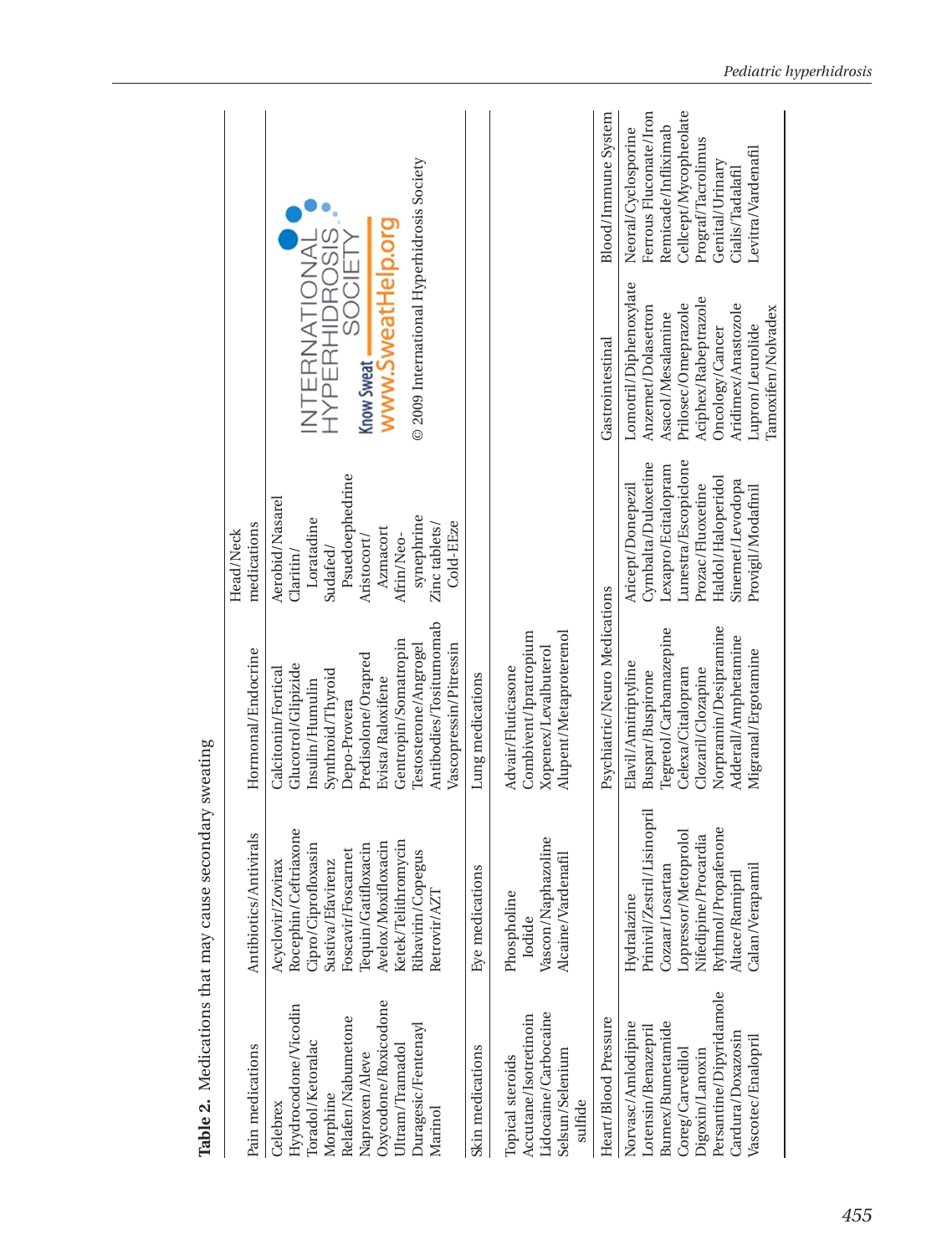| My sweating is never noticeable and never Score 1<br>interferes with my daily activities |         |
|------------------------------------------------------------------------------------------|---------|
|                                                                                          |         |
| My sweating is tolerable but sometimes                                                   | Score 2 |
| interferes with my daily activities                                                      |         |
| My sweating is barely tolerable and<br>frequently interferes with my daily               | Score 3 |
|                                                                                          |         |
| activities                                                                               |         |
| My sweating is intolerable and always                                                    | Score 4 |
| interferes with my daily activities                                                      |         |
|                                                                                          |         |

**Table 3.** Hyperhidrosis disease severity scale (HDSS)

#### **Evaluation**

As mentioned previously, a detailed history, review of systems and physical exam are important in the evaluation of all patients to exclude secondary causes of excessive sweating. Location, duration, family history, age of onset, timing, and triggers of sweating are all important to elucidate. Typically, no laboratory studies are necessary to evaluate characteristic primary focal hyperhidrosis (3). If secondary hyperhidrosis is a consideration, screening laboratory testing may be useful, based on positive history, review of systems or physical exam findings.

It is necessary to establish the severity of a patient's sweating and assess the impact on quality of life. Several quality-of-life tools and measurements are available, but not all are suitable for routine use due to length or complexity. The most commonly utilized and most helpful to practitioners is the Hyperhidrosis Disease Severity Scale (HDSS), a disease-specific questionnaire that is a qualitative measure of severity based on patient reported effect of sweating on daily activities. The HDSS is a four-point scale, on which a score of a three or four indicates severe hyperhidrosis. This office-friendly tool has been validated and shown to correlate well with gravimetry, with a two-point improvement reflecting an 80% reduction in sweat production (12) (Table 3).

A minor starch-iodine test is another useful tool that is safe and easily performed in any office and can help evaluate specific areas of focal hyperhidrosis. In this method, a thin layer of an iodine or betadine solution is applied to the area of interest and allowed to dry, and then corn starch is brushed lightly over the area. The light brown iodine color turns dark purple when sweat is present. Starch-iodine preparation is also very helpful before botulinum toxin injection to



**FIG. 1. Minors starch iodine test step 1: application of iodine to area of interest.**



**FIG. 2. Minors starch iodine test step 2: after iodine dries, apply a thin layer of cornstarch to entire area.**



**FIG. 3. Minors starch iodine test step 3: color changes from brown to purple in areas that sweat.**

delineate the treatment area (12). Photos of the treatment area after this application can be used to prevent erroneous injection or the need to repeat the test at subsequent visits (FIGS 1–3).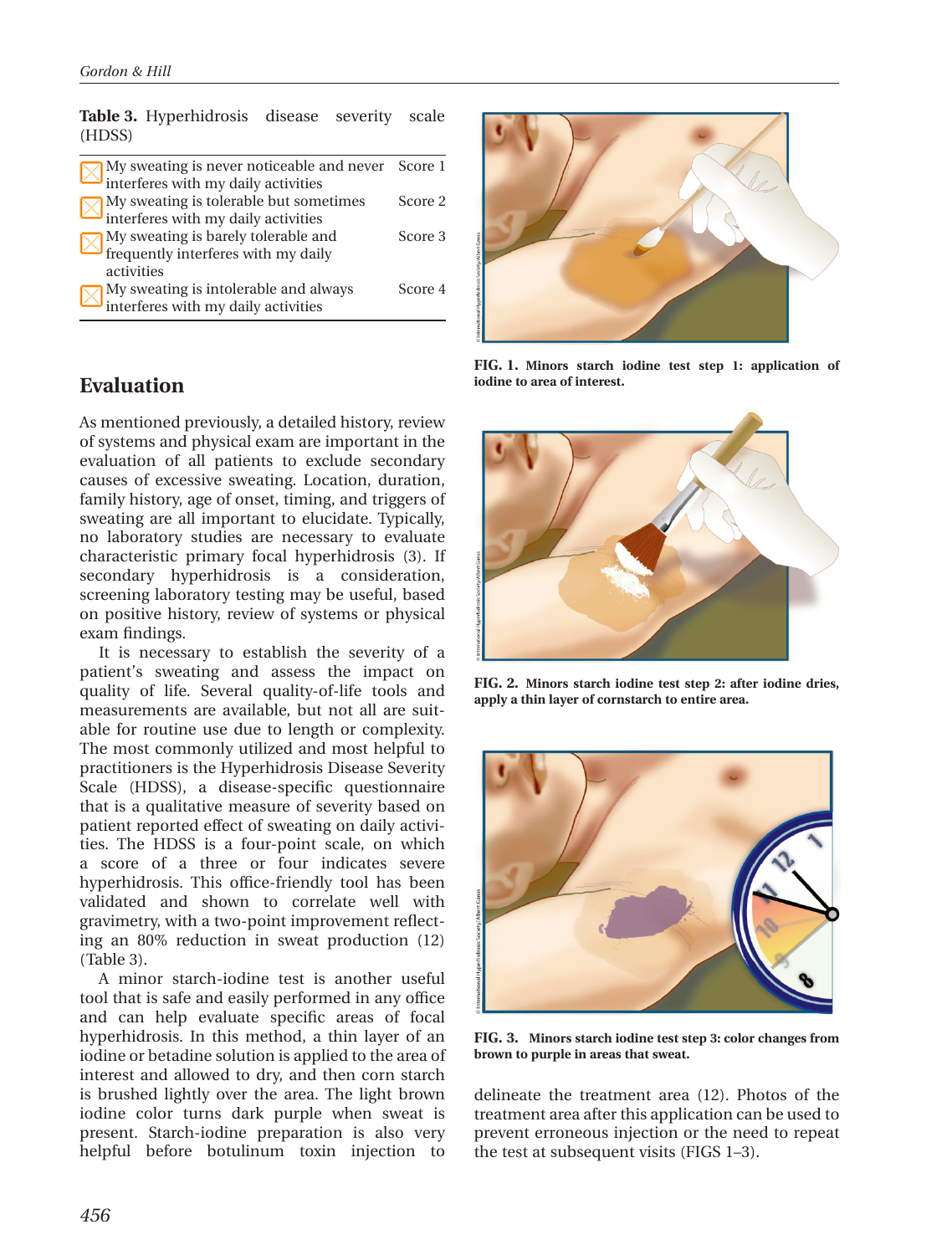#### **Management**

Treatment of hyperhidrosis is best selected based on the body site or sites affected and can be classified as non-surgical and surgical. Age of the patient, previously failed treatments, and insurance coverage can also affect the modality chosen. Non-surgical therapies, which will be the focus of the remainder of this article, include topical antiperspirants, tap water iontophoresis, botulinum toxin injection, and anticholinergic medications. MiraDry microwave technology is a new therapy designed to ablate sweat glands that has been shown efficacious in adults but has not yet been reported for use in children. Surgical treatments include focal curettage or liposuction of sweat gland-containing adipose tissue and thoracic sympathectomy. One study suggested that children may tolerate thoracoscopic sympathectomy better than adults for palmar hyperhidrosis due to a lower rate of and milder compensatory sweating; yet close to 70% still suffered some form of compensatory sweating (13). Given the risks of surgery and lack of long-term data on satisfaction and recurrence, surgical intervention should only be considered after failure of standard non-surgical therapies and should be approached with caution in pediatric patients.

#### **Topical therapies**

Topical therapy is usually first-line in treatment of primary focal hyperhidrosis, especially in children. Aluminum and zirconium salts are the most common active ingredients in both over-thecounter and prescription antiperspirants. These salts are thought to mechanically obstruct the sweat pores and can be used on virtually any area of the body (14). These compounds do not alter sweat production, but rather they affect the release through the ducts, with normal sweat release returning after epidermal renewal. Aluminum chloride hexahydrate 20% solution (Drysol**®**, Hypercare**®**) is the most commonly prescribed agent. These topical antiperspirants can be very effective but can be limited by pruritis and irritation that is caused by the formation of hydrochloric acid in a chemical reaction between the aluminum chloride and moisture present on the skin surface. Application at night on a very dry, non-occluded skin surface can reduce this irritation substantially. Applied medications should also be washed off in the morning, before daytime sweating begins. Although it is generally recommended to begin with nightly application, patients are often able to

decrease frequency of use once dryness is achieved (14).

There are several other topical options for patients, both prescription and over-the-counter. HydroSal®, a gel formulation containing 15% aluminum chloride and 2% salicylic acid, is available without a prescription (15). Over-the-counter clinical strength antiperspirants containing aluminum zirconium trichlorohydrox can also be effective as solitary agents for some patients with hyperhidrosis, often with less irritation. These are also most effective when applied at night, when basal sweat production is lowest, which allows maximal plugging of sweat ducts. Lastly, topical preparations containing anticholinergic medication can be acquired from Canadian pharmacies but are not available in the United States and are not approved by the Food and Drug Administration (16). These should be used with the same caution as systemic anticholinergics.

The safety profile and non-invasive nature of topical therapies favor their use in the pediatric population. They remain limited by skin irritation, compliance and potential decrease in efficacy in patients with such severe sweat production that plugs cannot form. Because plugs occur in superficial skin, they are shed with natural skin turnover, requiring daily maintenance application for efficacy. It is also important to note, when discussing aluminum salt preparations, that research has not shown an association between these compounds and Alzheimer's disease or breast cancer. In fact, many nationally recognized organizations, including the American Cancer Society and the National Institutes of Health, have released statements discounting the alleged association.

#### **Iontophoresis**

Utilized since the 1930s, the technique of tap water iontophoresis uses an electrical current to introduce ions into the body through acrosyringium, where the resistance is lowest in the skin. The mechanism of action of iontophoresis in hyperhidrosis is not well understood but likely also involves the obstruction of eccrine ducts (17). Similar to topical antiperspirants, epidermal renewal leads to return of sweat production. Due to anatomical and functional constraints, iontophoresis is most effective for palmoplantar hyperhidrosis. There are many different strategies regarding treatment regimens (17–19). In general, 20-minute treatment sessions are started at 3–5 times per week until the patient achieves dryness,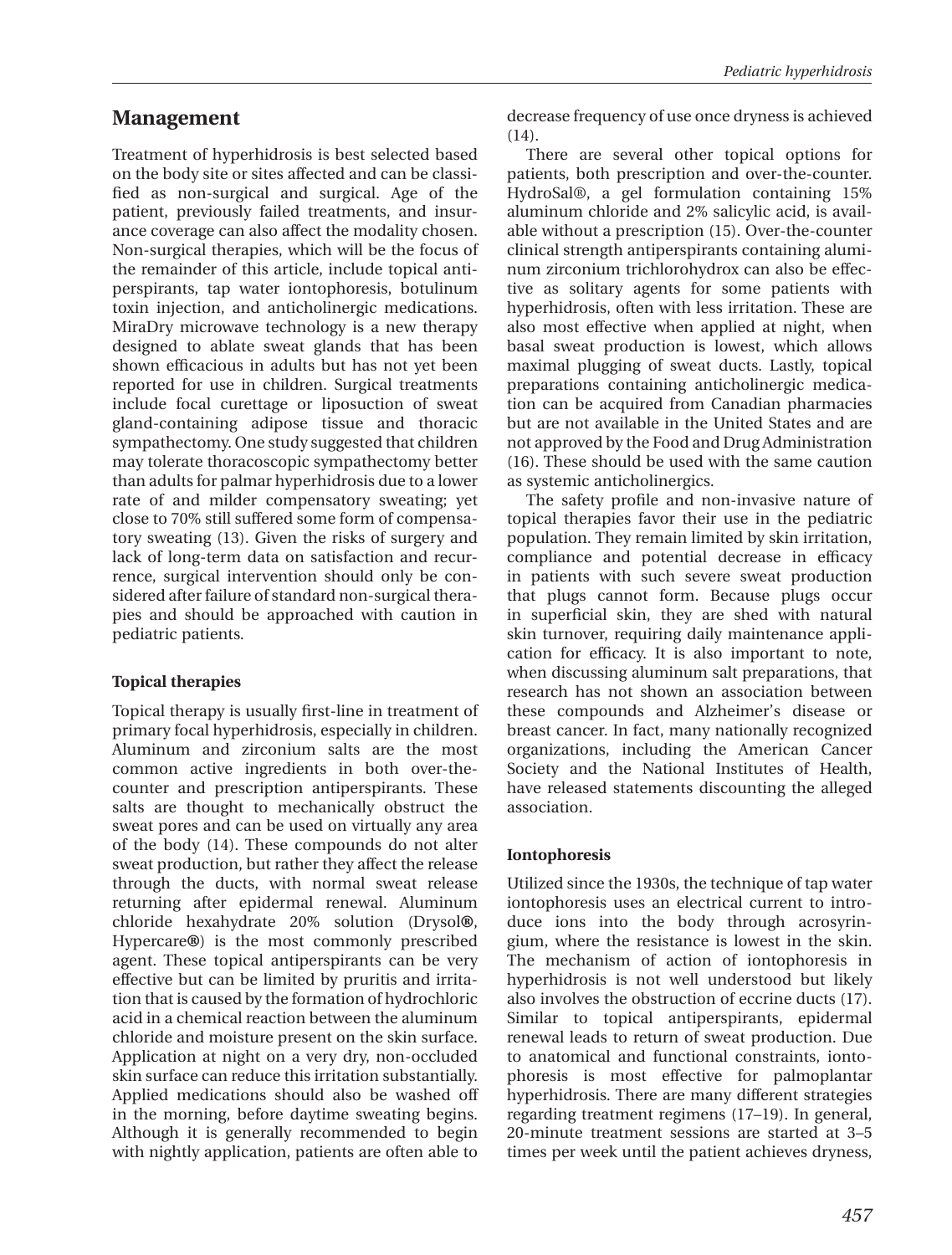generally at 2–4 weeks. They are then spaced out slowly to longer intervals of every 7 to 10 days, in order to maintain dryness. At times, anticholinergic medications are added to the water, which has been shown to increase the duration of dryness (20). Iontophoresis has been shown effective in studies that have included pediatric patients (20,21). Reduction in sweat intensity and overall satisfaction has also been shown in a pediatric population after treatment with iontophoresis. Interestingly, although this population was receiving treatment for palmar hyperhidrosis, subjects noted decreased plantar sweating as well, suggesting a possible biofeedback mechanism (21).

Patients may elect to receive treatments in the office or with a home unit. Two units are FDA approved for use, the R.A. Fischer Galvanic Iontophoresis Unit and the Drionic Home Unit. Although there have not been any head-to-head comparisons, the Fischer unit has been shown in several studies to have an improvement rate greater than 80%, whereas the Drionic unit led to improvement of approximately 50% (22,23).

Tolerance of iontophoresis is widely variable, but side effects are generally limited to mild "pins and needles" tingling and erythema. Less commonly, painful stinging, itching, small vesicles and mild shocks can occur. Contraindications to iontophoresis include pregnancy, pacemaker or defibrillator, significant arrhythmia, and epilepsy. A metal implant or joint replacement in the path of the current can lead to a painful sensation and these should be evaluated as a potential contraindication for that extremity. Of note for the pediatric population, orthodontic braces are not generally considered a contraindication to treatment (FIG. 4).



**FIG. 4. Iontophoresis.** and pressure.

#### **Botulinum toxin**

Intradermal injection of botulinum toxin, a purified protein derived from *Clostridium botulinum*, blocks the sympathetic stimulation of sweat glands, thereby decreasing sweat production (24). Because onabotuliunum toxin A is the only injectable treatment that is FDA approved for any type of hyperhidrosis, it will be the focus of this section. Although it is only FDA approved for axillary hyperhidrosis in adults, onabotuliunum toxin A can be used for many other areas of focal hyperhidrosis, such as the palms, groin, inframammary and suprasternal area, face, scalp, and soles of the feet (25–30). It has also been used safely in pediatric patients, although use can be limited by pain from injection.

Axillary treatment is most common and generally requires 50 units per axilla, given in deep dermal injections spaced 1.5–2 cm apart. This results in approximately 10–15 sites per axilla. As previously mentioned, a minor starch iodine application can be used to help delineate the necessary treatment area. Almost half of patients experience resolution of sweating within 1 week, and the average duration of improvement is 6–8 months (31). Injection site discomfort and bruising may be encountered, but both are generally very mild.

Treatment of palmar hyperhidrosis with onabotuliunum toxin A is not FDA approved but has nonetheless been reported with relative frequency in the literature, including pediatric patients (26). Typical required doses are higher than in axillary treatment, with 100–200 units per palm often necessary. Spacing of injections is somewhat smaller, because of decreased diffusion in palmar skin, which often results in 40–50 injection sites per palm depending on the treated surface area. Onset of action is similar to axillary therapy, but duration of improvement is shorter at 4–5 months. One study in a pediatric population (mean age of 11 years) showed successful control of excess palmar sweat production for a mean duration of 7 months with improvement in quality of life (32). Transient small muscle weakness can be encountered when treating the palms; however, normal function often returns within several weeks. Every attempt should be made to remain superficial when injecting over the thenar and hypothenar eminences of the hands to prevent loss of grip strength. Injection pain is the limiting factor with this treatment and multiple different strategies have been employed including general anesthesia, nerve blocks, ice, vibration,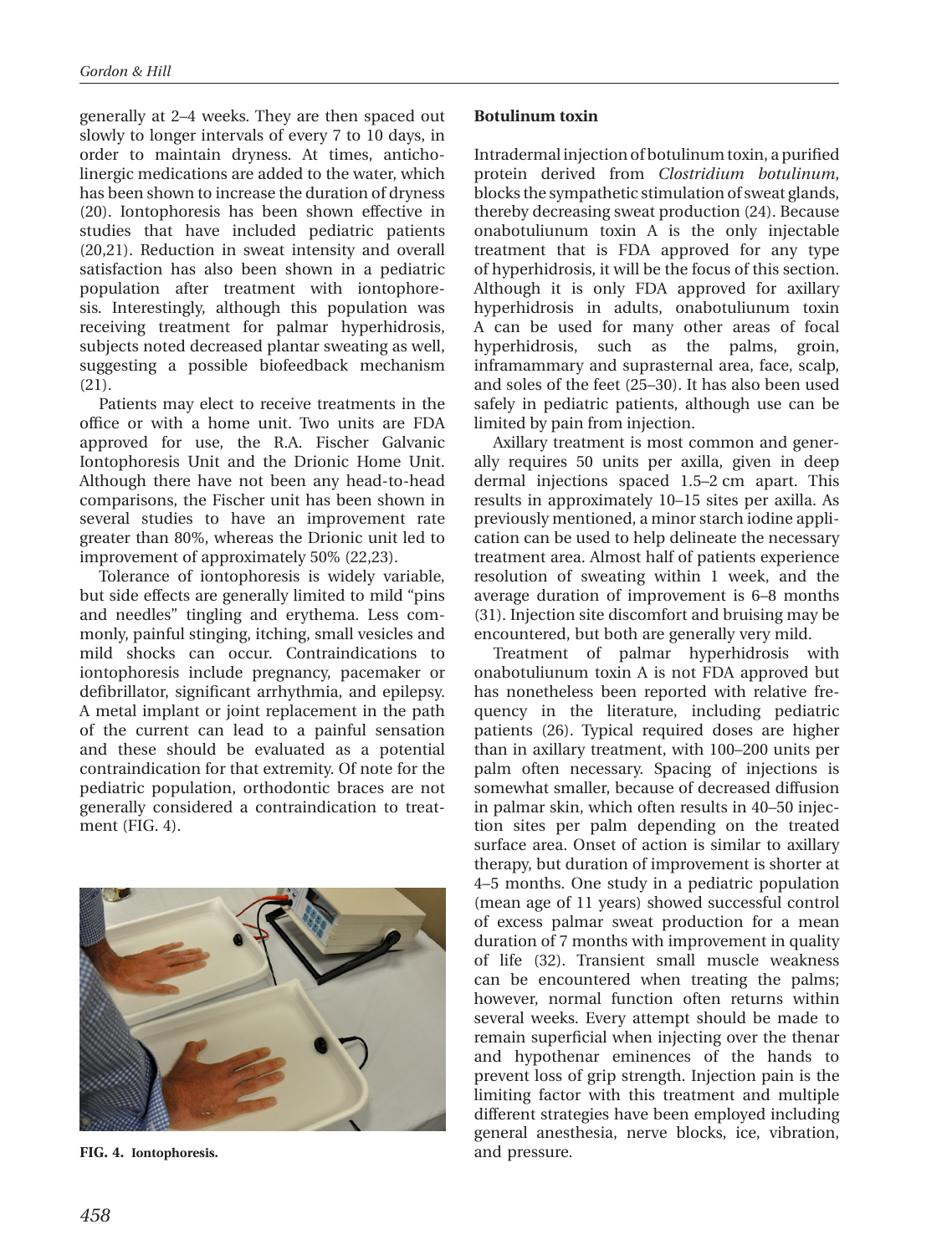Regardless of the treatment site, contraindications to the use of botulinum toxin A include pregnancy, local infection and neuromuscular junction disease such as myasthenia gravis (24– 30,33). Of note, there is a black box warning for use of botulinum toxin A, associating generalized muscle weakness and respiratory difficulty resulting in hospitalization and death in children with cerebral palsy treated for muscle spasms. These significant adverse events have occurred hours to weeks after injection. It is important to note that the doses of botulinum toxin associated with these events were greater than those generally used for the treatment of hyperhidrosis.

#### **Systemic medications**

Many authors feel that it is most prudent to choose systemic therapy when hyperhidrosis is generalized or significantly includes the craniofacial area (34). Systemic medications can also be a valid option when there has been failure or intolerance of a first-line focal therapy. Oral anticholinergics are a mainstay in the treatment of hyperhidrosis, although use is based on anecdotal evidence or very small trials. The majority of evidence is based in the adult population; however, these drugs have been safely used in children for the treatment of hyperhidrosis as well as other disorders such as excessive salivation and urinary voiding dysfunction (35). As competitive antagonists of acetylcholine, anticholinergic drugs block sweat production by blocking muscarinic receptors in the sympathetic pathway (36). Unfortunately, the blockade of receptors cannot be limited to only the eccrine glands, and side effects of the medications such as dry mouth, blurred vision, urinary retention, tachycardia, and constipation may limit their use. The potential to overheat with activity must also be considered a side effect, especially in children and in patients who spend time outdoors in a warm climate. These medications should be used with caution in patients with arrhythmias, bladder outflow obstruction, and gastrointestinal disorders. They are contraindicated in patients with pyloric stenosis, paralytic ileus, myasthenia gravis and narrow-angle glaucoma. Although neither is FDA-approved for hyperhidrosis, glycopyrrolate and oxybutynin are commonly used anticholinergic medications for the treatment of hyperhidrosis in adults and children.

Glycopyrrolate is the most commonly prescribed anticholinergic medication for hyperhidrosis. Doses of glycopyrrolate necessary to control symptoms of excessive sweating vary widely. In a report of 24 adult patients treated with 2 mg, twice daily, 79% showed improvement (31). A recent study in the pediatric population showed that 90% of patients experienced improvement at a mean dosage of 2 mg per day. Improvement occurred within hours of dosing and disappeared within a day of discontinuation. Dry mouth and dry eyes were the most common side effects, seen in about 30% of patients (37). Many patients begin taking a single 1 mg tablet once daily and increase slowly over the course of several months, often to a maximum of four tablets twice daily. In the young pediatric population, glycopyrrolate should be prescribed within the standard dosing parameters of 40–100 mcg/kg/dose, and although it may be given up to four times daily, twice daily dosing is often sufficient to control symptoms (38,39). Patients should stop this dose escalation when the hyperhidrosis is adequately managed or side effects become bothersome, whichever occurs first. The highly polar quaternary ammonium group of glycopyrrolate limits its passage through the blood-brain barrier, giving it a lower risk of central nervous system side effects when compared to other medications of this class.

Oxybutynin has also been prescribed for the treatment of hyperhidrosis and a recent small prospective study of 139 patients given the drug for palmar hyperhidrosis revealed improvement in 80% of patients, which is similar to reported improvement rates for glycopyrrolate (40). There have been no controlled studies in children. Recommended dosing varies between 5 mg once daily to a maximum of 10 mg twice daily in adults. For pediatric patients younger than 5 years of age, oxybutynin 5 mg/5 mL suspension is dosed at 0.1 mg/kg/dose, given up to three times daily. For children over the age of 5 years, 5 mg may be given up to three times daily (41). Dosing of extended release tablets is not equivocal and practitioners must take caution to prescribe the appropriate formulation of the medication.

Both oxybutynin and glycopyrrolate have been used safely in children; however, oxybutynin is the overall more commonly prescribed oral anticholinergic medication in the pediatric population when all indications are considered. Safe dosing standards for these medications in children have generally been adapted from non-dermatologic practices and have not been evaluated in controlled trials for children with hyperhidrosis. Both medications are generally started at a single, low daily dose and increased very slowly in order to appropriately assess both improvements in sweating as well as potential side effects.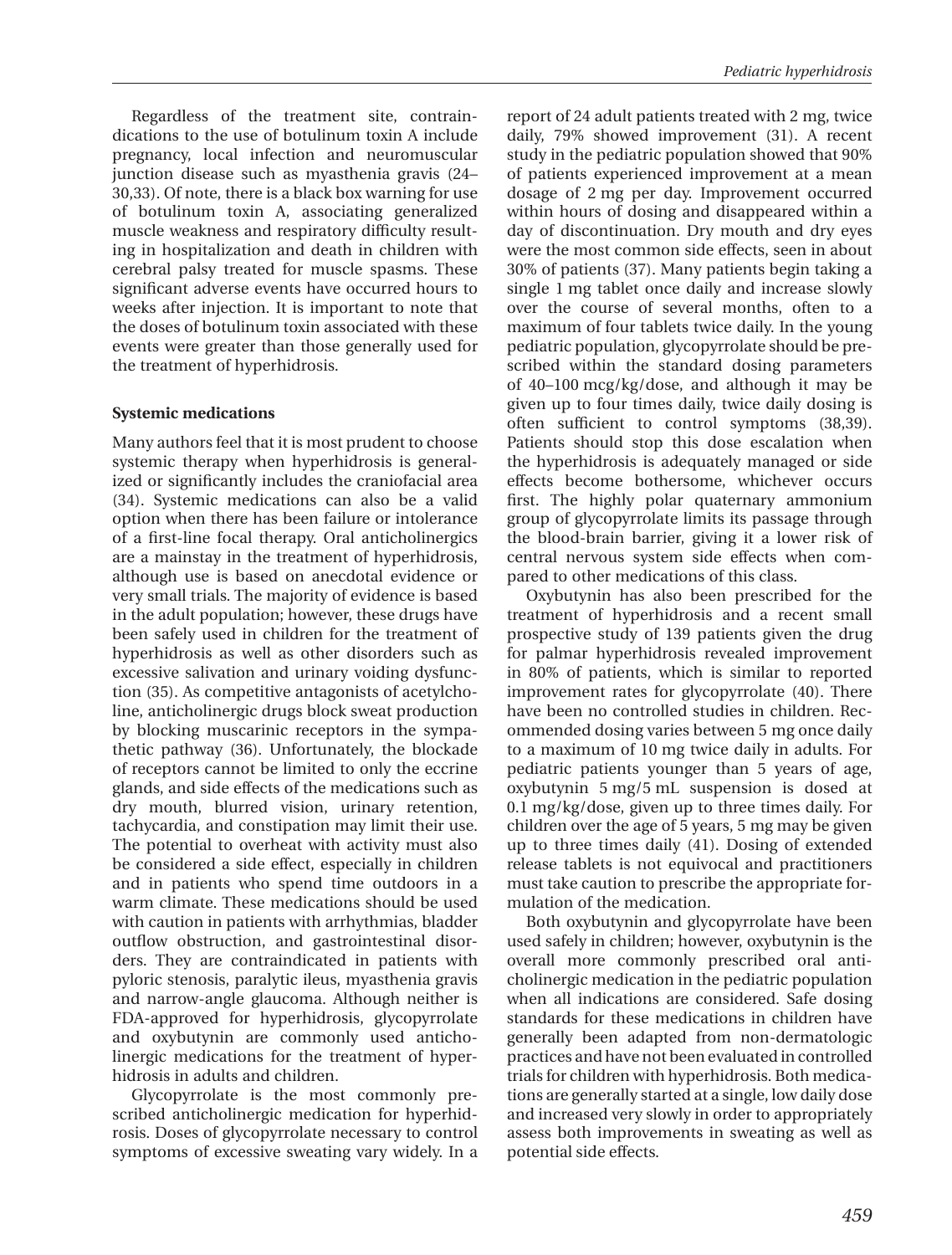## **Conclusion**

Hyperhidrosis is a relatively common disorder that is a substantial burden to affected patients, interfering with daily activities and causing social embarrassment. These daily challenges can be especially detrimental in the pediatric population. With increased awareness of the diagnosis of hyperhidrosis and available treatment options, clinicians have the unique opportunity to change lives. Topical antiperspirants, iontophoresis, botulinum toxin A and anticholinergic medications have all been successful in the management of pediatric hyperhidrosis and are suggested before considering surgical intervention.

Websites for organizations such as the International Hyperhidrosis Society [\(http://www](http://www.sweathelp.org) [.sweathelp.org\)](http://www.sweathelp.org) can be extremely helpful resources, and patients in some geographical areas may have access to providers and clinics that focus specifically on the treatment of hyperhidrosis.

#### **References**

- 1. Strutton DR, Kowalski JW, Glaser DA, et al. US prevalence of hyperhidrosis and impact on individuals with axillary hyperhidrosis: results from a national survey. J Am Acad Dermatol 2004: **51**: 241–248.
- 2. Bellet JS. Diagnosis and treatment of primary focal hyperhidrosis in children and adolescents. Semin Cutan Med Surg 2010: **29**: 121–126.
- 3. Hornberger J, Grimes K, Naumann M, et al. Recognition, diagnosis, and treatment of primary focal hyperhidrosis. J Am Acad Dermatol 2004: **51**: 274–286.
- 4. Hamm H, Naumann MK, Kowalski JW, et al. Primary focal hyperhidrosis: disease characteristics and functional impairment. Dermatology 2006: **212**: 343–353.
- 5. Lear W, Kessler E, Solish N, et al. An epidemiological study of hyperhidrosis. Dermatol Surg 2007: **33**: S69–S75.
- 6. Sato K, Kang WH, Saga K, Sato KT. Biology of sweat glands and their disorders. I. Normal sweat gland function. J Am Acad Dermatol 1989: **20**: 537–563.
- 7. Sato K, Kang WH, Saga K, Sato KT. Biology of sweat glands and their disorders. II. Disorders of sweat gland function. J Am Acad Dermatol 1989: **20**: 713–726.
- 8. Lowe N, Campanati A, Bodokh I, et al. The place of Botulinum toxin type A in the treatment of focal hyperhidrosis. Br J Dermatol 2004: **151**: 1115–1122.
- 9. Haider A, Solish N. Focal hyperhidrosis: diagnosis and management. CMAJ 2005: **172**: 9–75.
- 10. Swartling C, Naver H, Lindberg M. Botulinum A toxin improves life quality in severe primary focal hyperhidrosis. Eur J Neurol 2001: **8**: 247–252.
- 11. Leung AK, Chan PY, Choi MC. Hyperhidrosis. Int J Dermatol 1999: **38**: 561–567.
- 12. Solish N, Bertucci V, Dansereau A, et al. A comprehensive approach to the recognition, diagnosis, and severity-based treatment of focal hyperhidrosis: recommendations of the Canadian Hyperhidrosis Advisory Committee. Dermatol Surg 2007: **33**: 908–923.
- 13. Steiner Z, Cohen Z, Kleiner O, Mtar I, Mogilner J. Do children tolerate throracoscopic sympathectomy better than adults? Pediatr Surg Int 2008: **24** (3): 343–347.
- 14. Brandup F, Larsen PO. Axillary hyperhidrosis: local treatment with aluminum chloride hexahydrate 25% in absolute ethanol. Acta Derm Venereol 1978: **58** (5): 461–465.
- 15. Flanagan KH, Glaser DA. An open-label trial of the efficacy of 15% aluminum chloride in 2% salicylic acid gel base in the treatment of moderate-to-severe primary axillary hyperhidrosis. J Drugs Dermatol 2009: **8** (5): 477–480.
- 16. Luh JY, Blackwell TA. Craniofacial hyperhidrosis successfully treated with topical glycopyrrolate. South Med J 2002: **95** (7): 756–758.
- 17. Hill AC, Baker GF, Jansen GT. Mechanism of action of iontophoresis in the treatment of palmar hyperhidrosis. Cutis 1981: **28**: 69–70.
- 18. Anliker MD, Kreyden OP. Tap water iontophoresis. Curr Probl Dermatol 2002: **30**: 48–56.
- 19. Levit F. Treatment of hyperhidrosis by tap water iontophoresis. Cutis 1980: **26**: 192–194.
- 20. Doliantits C, Scarff CE, Kelly J, Sinclair R. Iontophoresis with glycopyrrolate for the treatment of palmoplantar hyperhidrosis. Australas J Dermatol 2004: **45** (4): 208–212.
- 21. Dahl JC, Glent-Madsen L. Treatment of hyperhidrosis manuum by tap water iontophoresis. Acta Derm Venereol 1989: **69** (4): 346–348.
- 22. Karakoc Y, Ayemir EH, Kalkan MT, Unal G. Safe control of palmoplantar hyperhidrosis with direct electrical current. Int J Dermatol 2002: **41** (9): 602–605.
- 23. Akins DL, Meisenheimer JL, Dobson RL. Efficacy of the Drionic unit in the treatment of hyperhidrosis. J Am Acad Dermatol 1987: **16** (4): 828–832.
- Huang W, Foster JA, Rogachefsky AS. Pharmacology of botulinum toxin. J Am Acad Dermatol 2000: **43**: 249–259.
- 25. Glaser DA, Hebert AA, Pariser DM, Solish N. Facial hyperhidrosis: best practice recommendations and special considerations. Cutis 2007: **79** (5 Suppl.): 29–32.
- 26. Glaser DA, Hebert AA, Pariser DM, Solish N. Palmar and plantar hyperhidrosis: best practice recommendations and special considerations. Cutis 2007: **79** (5 Suppl.): 18–28.
- 27. Glaser DA, Hebert AA, Pariser DM, Solish N. Primary focal hyperhidrosis: scope of the problem. Cutis 2007: **79** (5 Suppl.): 5–17.
- 28. Grunfeld A, Murray CA, Solish N. Botulinum toxin for hyperhidrosis. Am J Clin Dermatol 2009: **10** (2): 87–102.
- 29. Barankin B, Wasel N. Treatment of inguinal hyperhidrosis with Botulinum toxin type A. Int J Dermatol 2006: **45** (8): 985–986.
- 30. Kim WO, Kil HK, Yoon KB, Noh KU. Botulinum toxin: a treatment for compensatory hyperhidrosis of the trunk. Dermatol Surg 2009: **35** (5): 833–838.
- 31. Bajaj V, Langtry JA. Use of oral glycopyrronium bromide in hyperhidrosis. Br J Dermatol 2007: **157**: 118–121.
- 32. Coutinho dos santos LH, Gomes AM, Giraldi S, Abagge KT, Marinoni LP. Palmar hyperhidrosis: long-term follow-up of nine children and adolescents treated with botulinum toxin type A. Pediatr Dermtol 2009: **26** (4): 439–444.
- 33. Lowe NJ, Glaser DA, Eadie N, Daggett S, Kowalski JW, Lai PY. Botulinum toxin type A in the treatment of primary axillary hyperhidrosis: a 52-week multicenter double-blind, randomized, placebo-controlled study of efficacy and safety. J Am Acad Dermtol 2007: **56** (4): 604–611.
- 34. Solish N, Bertucci V, Dansereau A, et al. A Comprehensive approach to the recognition, diagnosis, and severity-based treatment of focal hyperhidrosis: recommendations of the